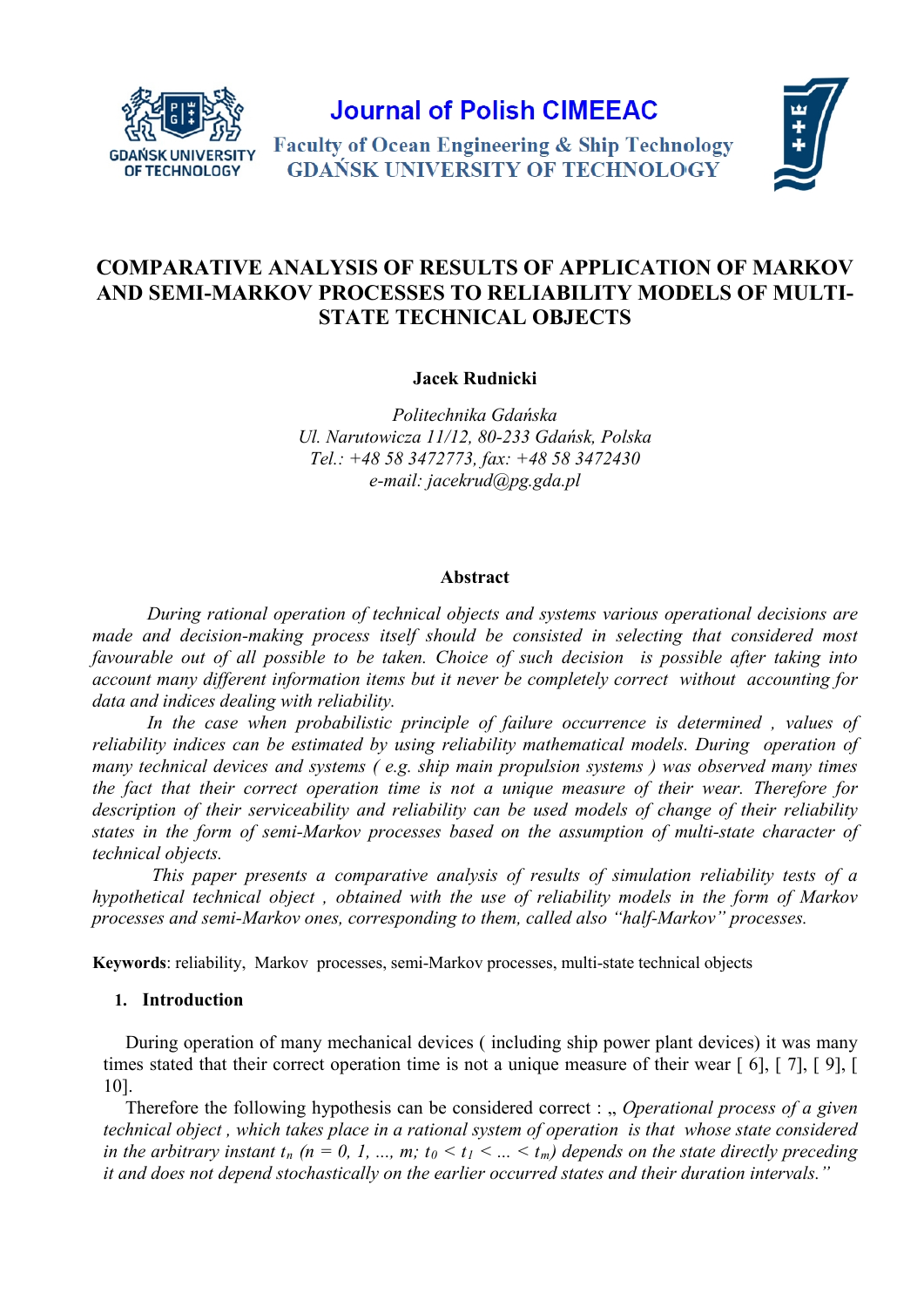The hypothesis explains the fact observed in practice , which consists in the predicting of correct operation time of devices, sufficiently good for practice , by knowing only their current technical state and conditions of fulfilling the tasks , as well as energy and material resources.

The operational decision- making is hence carried out in the situation in which it is necessary to introduce ,in the random variable form, at least one of the parameters of decision-making model. It more completely reflects operational reality although it leads exclusively to more or less probable conclusions , that results from the fact that not only one value of criterion function but many values which occur with different probabilities, are assigned to particular values of decision variables.

Among the probabilistic decision models usually applied in practice , can be found those in which an expected value of decision-making consequences is principally taken into account in selecting an optimum value of decision variable [3, 8 ].

In this situation , from the formal point of view it is more favourable to present decision-making procedure in one of the most often used structural form : i.e. the decision tree or decision table.



A decision tree is generally presented as shown in Fig. 1.

*Fig. 1 General case of the decision tree. n – number of considered decisions, p(si)/d<sup>j</sup> – relative occurrence probability of the state*  $s_i$  *in case of making the decision*  $d_i$ *,*  $c(d_i, s_i)$  *– <i>consequences of occurrence of the state si in case of making the decision dj*

For the presented tree the criterion function is to maximize the expected value of consequences  $c(d_i, s_i)$ , which, for particular tree nodes symbolizing event of making the decision  $d_i$ , can be determined as follows [ 1]: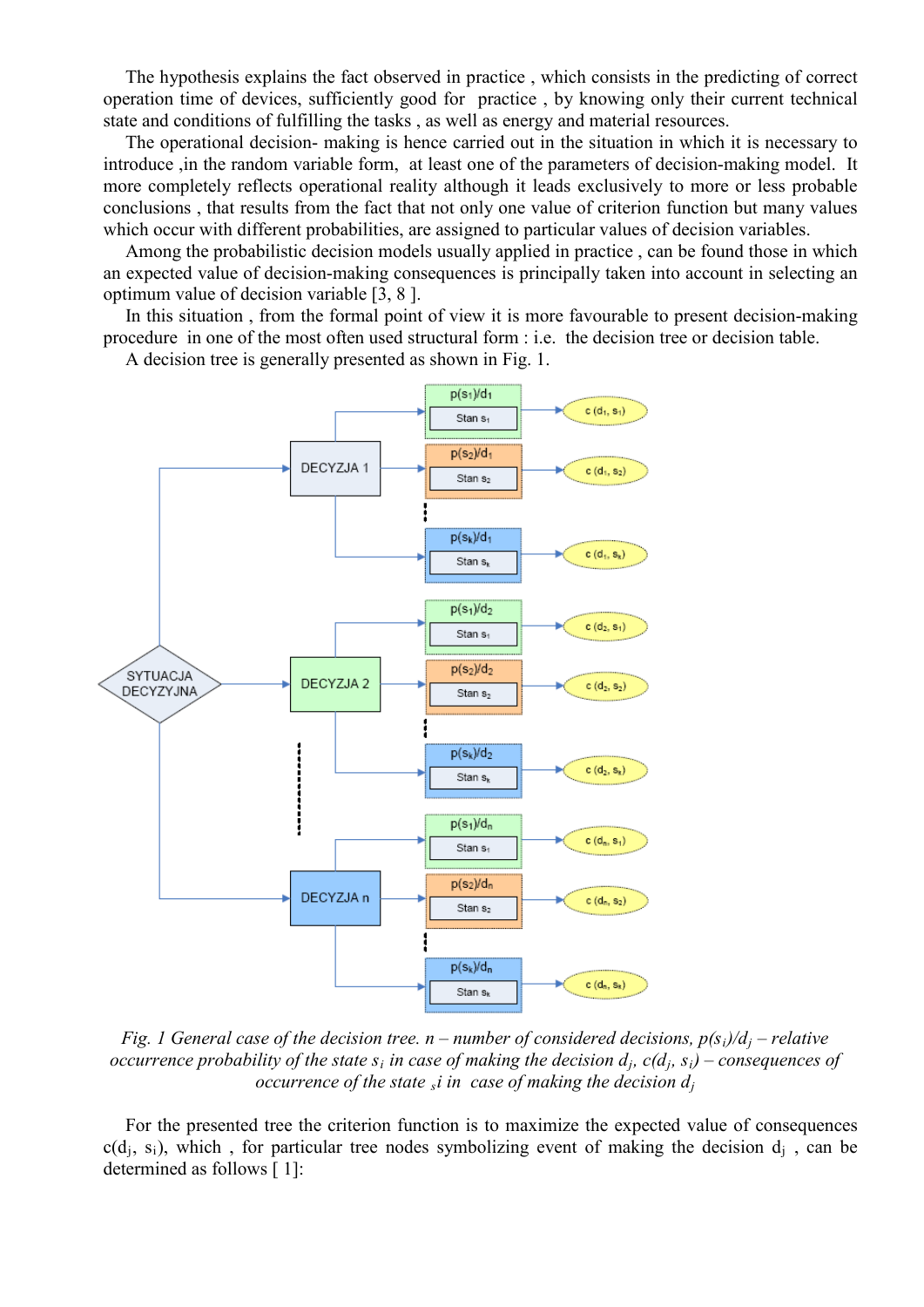$$
E(c/d_j) = \sum_{i=1}^{k} \left[ p(s_i) / d_j \cdot c(d_j, s_i) \right] \quad i = 1, 2, ..., k \quad j = 1, 2, ..., n \tag{1}
$$

And, it should be observed that, in spite of inclusion of occurrence probabilities of the state s<sub>i</sub>  $(i = 1, 2, ..., k)$  under condition of making the decision  $d_i$   $(i = 1, 2, ..., n)$ , the situation is deterministic as it consists in choosing only one decision out of *n* possible to be done.

Application of the decision procedure presented in Fig. 1, to operational process requires, apart from determination of a set of decisions possible to be taken , also to have knowledge which make it possible to do :

- a) specification of distinguished states ( state classes) of the process ,
- b) determination of values of the relative probabilities  $p(s_i)/d_i$ ,
- c) estimation of the consequences  $c(d_i, s_i)$ .

Even if to omit the points a) and c) in this work , which are separate and broad problems , the making of the simplest operational decision requires to determine occurrence probabilities of concrete, distinguished classes of operational process states. Taking into account the earlier mentioned hypothesis, for determination of their values one is able to use reliability models in the form of Markov and semi-Markov processes.

### **2. Reliability – functional models of technical objects**

The using of the theory of stochastic processes makes it possible to resign from the assumption on two-state process of technical states changes and the splitting of the space S of possible states into a countable and limited number of subspaces differently distant from extreme set of states of a new object [39]. Therefore the multi-state character of the object constitutes a crucial assumption for forming reliability –functional models. It results in possible selection , within the distinguished set , series of states of different degrees of serviceability , as well as series of non-serviceability states , moreover ( in contrast to majority of classical models) it makes it possible to include renewabilitythe important feature which characterizes machines and mechanical devices - into the model. This is especially important in case of complex technical objects which , being objects of a high-degree complexity, may suffer failures of various modes with different probabilities and consequences for fulfilling their tasks.

In functional approach, operational process is that of simultaneous changes in technical and operational states , which - being mutually depending - simultaneously occur in phase of operation [6].

In this case the process model of changes in the technical state significant from the reliability and durability point of view, belongs to stochastic processes of discrete set of distinguished states and continuous time of their duration. Elements of the set of distinguished technical states,  $S = \{s_i\}$ i=1, 2, 3, ..., I}, are values of the process  $\{W(t): t > 0\}$  which is consisted of the states  $s_i \in S$ , oneby-one following and mutually depending on each other [6, 7].

In investigations of complex technical objects has been first of all used so far the theory of semi-Markov stochastic processes as well as ,in special cases, that of Markov processes.

### **3. Assumptions for the performed analysis**

To perform the comparative analysis in question the following assumptions were taken:

- Simulation investigations will be aimed at a hypothetical object simple in the sense of reliability.
- Realizations of random variables which describe duration time of staying in distinguished states, will be generated by using a pseudo-random numbers generator , and point estimation of theoretical parameters of the considered random variables will be then made.
- Permissibility of application of selected theoretical distributions will be verified by using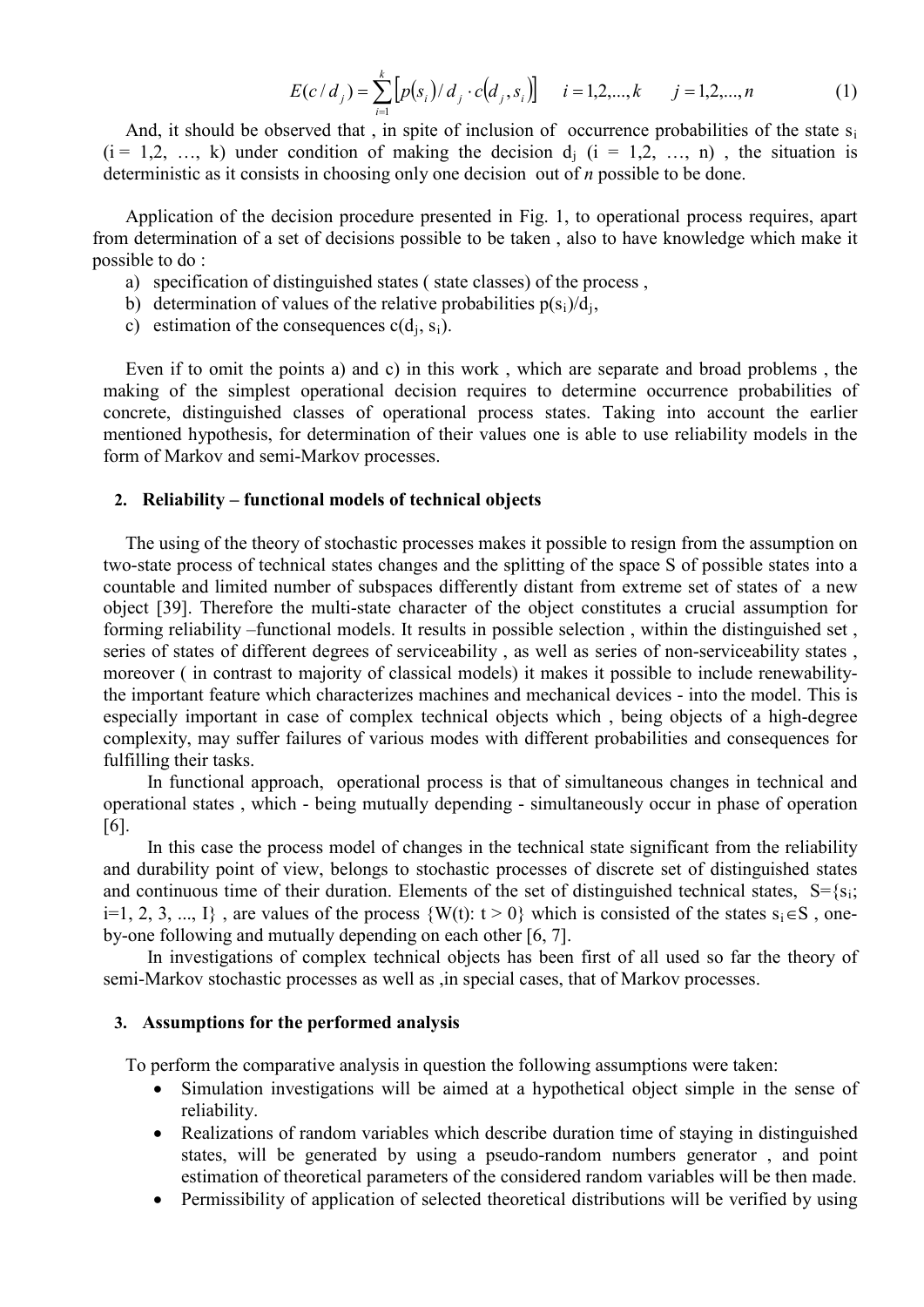the procedure of testing non-parametric hypotheses, employing the test  $x^2$ .

• The reliability model produced with the use of semi-Markov processes (the process *{W(t):*   $t \ge 0$ ), can be presented by means of the graph of states and transitions, shown in Fig. 2.



*Fig. 2 Graph of changes in states of the process*  $\{W(t): t \geq 0\}$ *:*  $u_1$  *– full serviceability state;*  $u_2$  *– task non-serviceability state;*  $u_3$  – *full non-serviceability state;*  $T_{ij}$  – *random variable which describes duration time of the state under condition of transition of the process to the state*  $u_i$  *(i, j=1, 2, 3, i* $\neq j$ *);*  $p_{ii}$  – *probability of transition of the process from the state*  $u_i$  *to the state*  $u_j$  *(i, j*=1, 2, 3, *i*≠*j*);  $E(T_i)$  – *expected value of duration time of the state ui, irrespective of to which state the process transition takes place.*

The functional matrix of the considered process takes hence the following form ( see the graph)  $\lceil 7 \rceil$ :

$$
Q(t) = \begin{bmatrix} 0 & \int_{0}^{t} [1 - F_{13}(x)]F_{12}(x)dx & \int_{0}^{t} [1 - F_{12}(x)]F_{13}(x)dx \\ \int_{0}^{t} [1 - F_{23}(x)]F_{21}(x)dx & 0 & \int_{0}^{t} [1 - F_{21}(x)]F_{23}(x)dx \\ \int_{0}^{t} dF_{31}(x) & 0 & 0 \end{bmatrix}
$$
(2)

By using the relation :

$$
Q_{ij}(t) = p_{ij} \cdot F_{ij}(t) \tag{3}
$$

where:

 $p_{ii}$  – probability of transition from the state s<sub>i</sub> to the state s<sub>i</sub> of the Markov chain inserted into the semi-Markov process,  $(i, j = 1, 2, 3 \text{ i} \neq j)$ ,

 $F_{ij}(t)$  – cumulative distribution function of the random variable T<sub>ij</sub> which describes the duration time  $u_i$  of the process state, under condition that the following will be the state uj ,

it is possible to determine functional forms of particular elements of the process core.

The object reliability model produced with the use of the Markov processes (the process  $\{W'(t): t \ge 0\}$ , can be presented by means of the graph of states and transitions, shown in Fig. 3.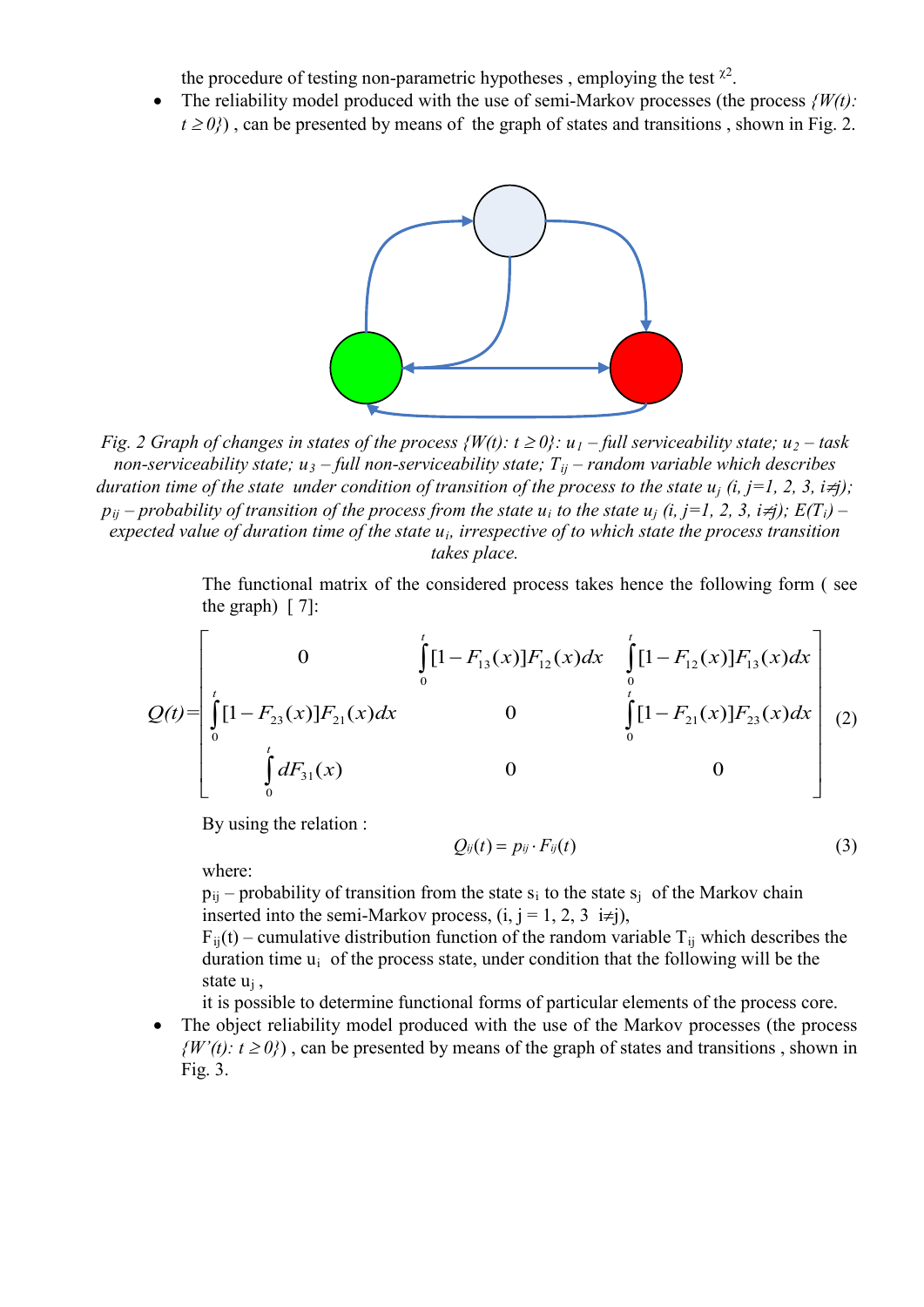

*Fig.* 3 Graph of states and transitions of the process  $\{W'(t): t \in T\}$ .  $u'_{1}-$  full serviceability state;  $u'_{2}$ *task non-serviceability state; u'3– full non-serviceability state;* λ*ik – intensity of transition from the state*  $u_i$  *under condition that the process transits to the state*  $u_k$  *(i, k=0, 1, 2, 3 i* $\neq k$ *);* 

Determination of probabilities of object staying in particular states requires to form a set of Kolmogorov equations for the assumed model of state changes. To this end, instead of the transition probabilities  $p_{ii}$  (Fig. 3), are applied the transition intensities  $\lambda_{ik}$  $(i, k = 1, 2, 3; i \neq k)$  of the following interpretation [10, 11]:

$$
\lambda_{ik}(t) = \lim_{\tau \to 0} \frac{P(W(t + \tau) = u_j / W(t) = u_i)}{\tau}
$$
(4)

In practice, a favourable and credible estimation of the above given quantity may be determined on the basis of experiments or technical documentation and producer's recommendations, as follows :

$$
\lambda_{ik} = \frac{1}{E(T_{ik})} \approx \frac{1}{\overline{T}_{ik}}, \qquad (i,k = 1,2,3; i \neq k)
$$
 (5)

where:

 $E(T_{ik})$  – expected value of random variable which describes duration time of the state  $u'$ <sub>i</sub> under condition that the next will be the state  $u'$ <sub>k</sub>,

 $\overline{T}_{ik}$  - average time of staying in the state u'<sub>i</sub> under condition that the next will be the

state  $u'_{k}$  - on the basis of experiments or/and technical documentation and producer's recommendations.

- For carrying out the comparative analysis in question, the following reliability indices calculated on the basis of the considered models , will be taken into account :
	- $\circ$  The instantaneous distribution of the process  $P_i(t)$ , which stands for probability of finding itself the process in the state  $s_i$ , in the instant  $t$ .
	- o Limit distribution of the process  $p_k = \lim_{t \to \infty} P\{W(t) = u_k\}$

#### **4. Calculation example**

### **4.1. Semi- Markov reliability model**

In line with the made assumptions, in  $1<sup>st</sup>$  phase 1000 realizations of random variables which describe time of staying the object in the distinguished states :  $u_1$ ,  $u_2$ ,  $u_3$ , were generated with the use of the generator of pseudo-random numbers.

Next, also in a random way, subsequent changes of states of the process  $\{W(t): t \geq 0\}$  were simulated , and, as a result its subsequent realizations were reached. Graphical illustration of a part of process run is presented in Fig. 4.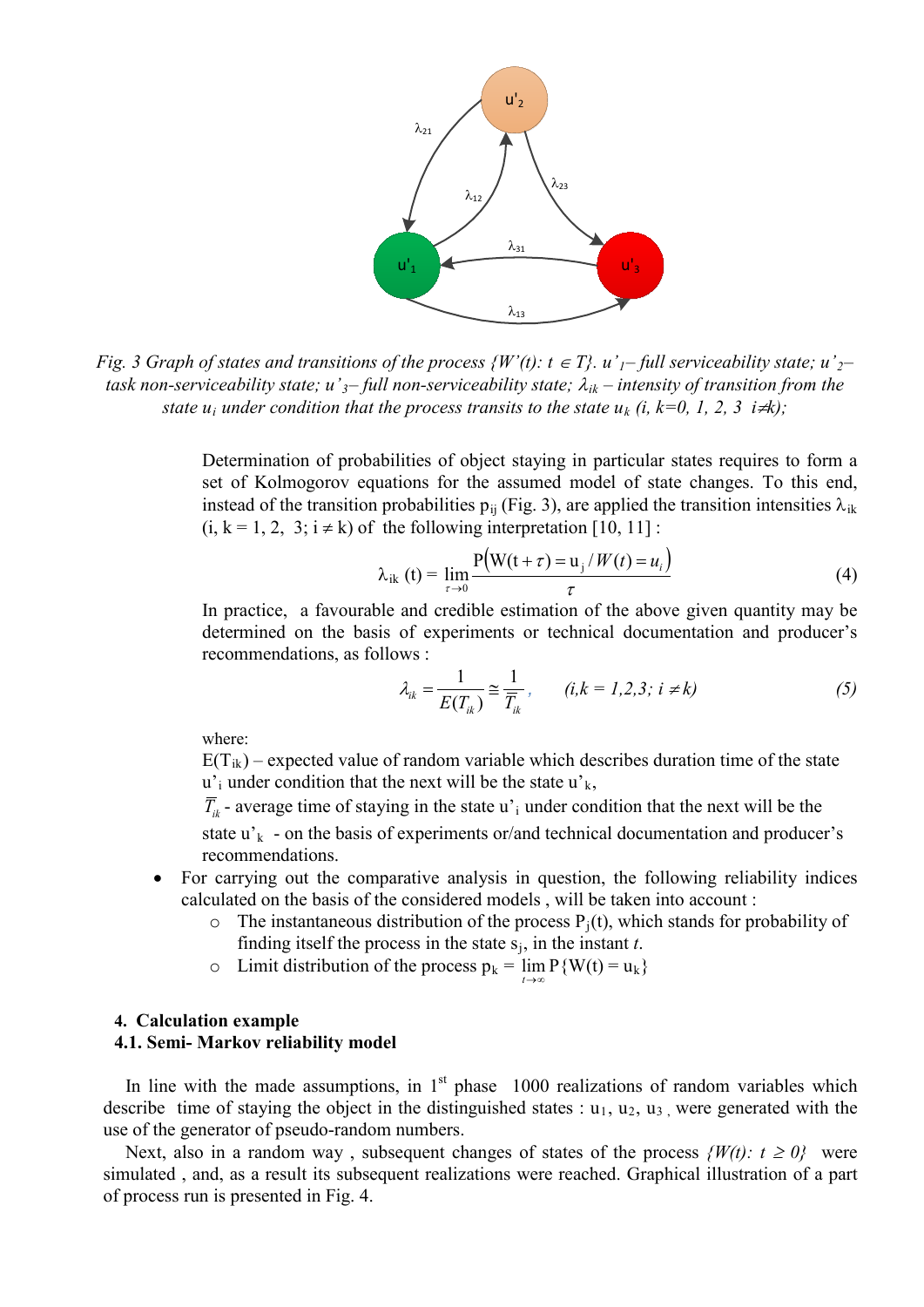

*Fig. 4 The states-transitions graph of the of the process*  $\{W'(t): t \in T\}$ *.*  $u'1$  *– full serviceability state.* 

In the considered reliability – functional model it was next assumed that the process of changes in reliability states of objects of the investigated type is the semi-Markov process  $\{W(t): t \geq 0\}$  of the set of states  $S = \{u_1, u_2, u_3\}$ , whose graphical form (graph of transitions) was presented in Fig. 2. From the graph form results the form of the process core determined by Eq. 2 , and , the initial distribution of the process  $\{W(t): t \geq 0\}$  can be presented as follows :

$$
p_1 = P\{W(0) = s_1\} = 1, p_i = P\{W(0) = s_i\} = 0 \text{ dla } i = 2, 3. \tag{6}
$$

Eq.( 3) was used to determine functional forms of particular elements of the process core. In order to make use of Eq. (2) and (3), realizations of the particular random variables  $T_{ij}$  were determined on the basis of an analysis of the generated data set , and, an analysis of the considered process of technical state changes was performed to determine sequence and number of the transitions of the process from the state u<sub>i</sub> to the state u<sub>i</sub>  $(i, j \in S, i \neq j)$ ,  $n_{ij}$ . Tab.1 shows results of the analysis.

| $n_{12}$ | 355 | $\Sigma$ n <sub>1j</sub>        | 474 |
|----------|-----|---------------------------------|-----|
| $n_{13}$ | 119 |                                 |     |
| $n_{21}$ | 303 | 355<br>$\Sigma$ n <sub>2j</sub> |     |
| $n_{23}$ | 52  |                                 |     |
| $n_{31}$ | 171 | $\Sigma$ n <sub>3j</sub>        | 171 |

*Tab. 1 Number of the transitions*  $n_{ii}$  *from the state u<sub>i</sub> to the state u<sub>i</sub> of the process of changes in technical state of the considered engines*

In the next phase , the estimation of parameters of cumulative distribution functions of the random variables T<sub>ij</sub> was performed and then verification of the hypothesis on conformity of the assumed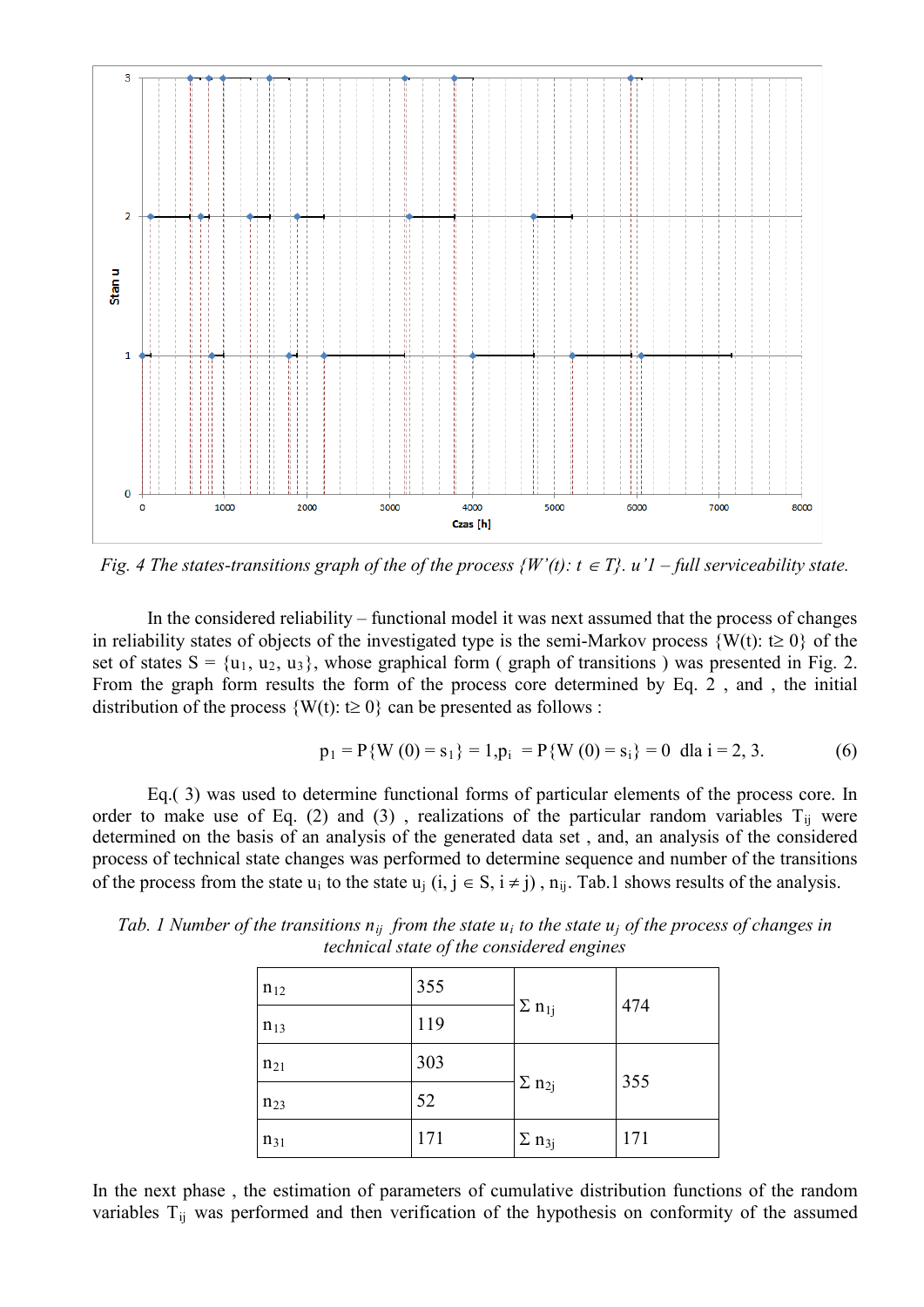theoretical distributions with empirical results, was done. The verification was carried out with the use of the test of goodness of fit,  $\chi$ 2, and, in order to select out the true hypothesis H<sub>0</sub>, i.e. that which is taken true as there is no basis to reject it , the following principle of accepting the hypotheses was used :

- if  $g_0 \ge g_\alpha$  for  $\alpha = 0.05$  then  $H_0$  should be rejected;
- if  $g_0 < g_\alpha$  for  $\alpha = 0,10$  then  $H_0$  should be accepted;
- if  $g_0 < g_\alpha$  for  $\alpha = 0.05$  and for  $\alpha = 0.10$   $g_0 \ge g_\alpha$  then correctness of H<sub>0</sub> is dubious and tests should be continued ;

where :

- g<sub>0</sub> test characteristic value determined on the basis of experimental results;
- g<sub>α</sub> limit value for the significance level  $\alpha$ , i.e.  $\alpha$ -order quantile value of selected statistics .

The applied test made it possible to state that there is no basis for rejection of subsequent hypotheses  $H_0$  on conformity between the considered variables  $T_{ik}$  and gamma - distribution as well as exponential one - in the case of the random variable  $T_{31}$ ; this way they were accepted to be true.

*Tab. 2 Values of distribution parameters of the random variables*  $T_{ij}$ *.* 

| Random variable | Distribution type | Distribution parameters             |                                |
|-----------------|-------------------|-------------------------------------|--------------------------------|
|                 |                   |                                     |                                |
| $T_{12}$        | gamma             | $g = 1,29$                          | $b = 0.010$ [h <sup>-1</sup> ] |
| $T_{13}$        | gamma             | $g = 0,74$                          | $b = 0.007$ [h <sup>-1</sup> ] |
| $T_{21}$        | gamma             | $g = 1,29$                          | $b = 0.027$ [h <sup>-1</sup> ] |
| $T_{23}$        | gamma             | $g = 1,32$                          | $b = 0.023$ [h <sup>-1</sup> ] |
| $T_{31}$        | exponential       | $\lambda = 0.17$ [h <sup>-1</sup> ] |                                |

Therefore :

$$
F_{12}(t) = \int_{0}^{t} \frac{0.010^{1.29}}{\Gamma(1.29)} \cdot t^{0.29} \cdot \exp(-0.010 \cdot t)
$$
 (7)

$$
F_{13}(t) = \int_{0}^{t} \frac{0.007^{0.74}}{\Gamma(0.74)} \cdot t^{-0.26} \cdot \exp(-0.007 \cdot t)
$$
 (8)

$$
F_{21}(t) = \int_{0}^{t} \frac{0.027^{1.29}}{\Gamma(1.29)} \cdot t^{0.29} \cdot \exp(-0.027 \cdot t)
$$
 (9)

$$
F_{23}(t) = \int_{0}^{t} \frac{0.023^{1.32}}{\Gamma(1.32)} \cdot t^{0.32} \cdot \exp(-0.023 \cdot t)
$$
 (10)

$$
F_{31}(t) = 1 - \exp(-0.17 \cdot t) \tag{11}
$$

To estimate the particular probabilities  $p_{ij}$  the following quantity was used [?]:

$$
p_{ij}^* = \frac{n_{ij}}{\sum_j n_{ij}}\tag{12}
$$

where  $\cdot$ 

 $n_{ii}$  – number of transitions of the process from the state u<sub>i</sub> to the state u<sub>i</sub> (Tab. 2). Values of the statistics described by Eq. (12) are as follows :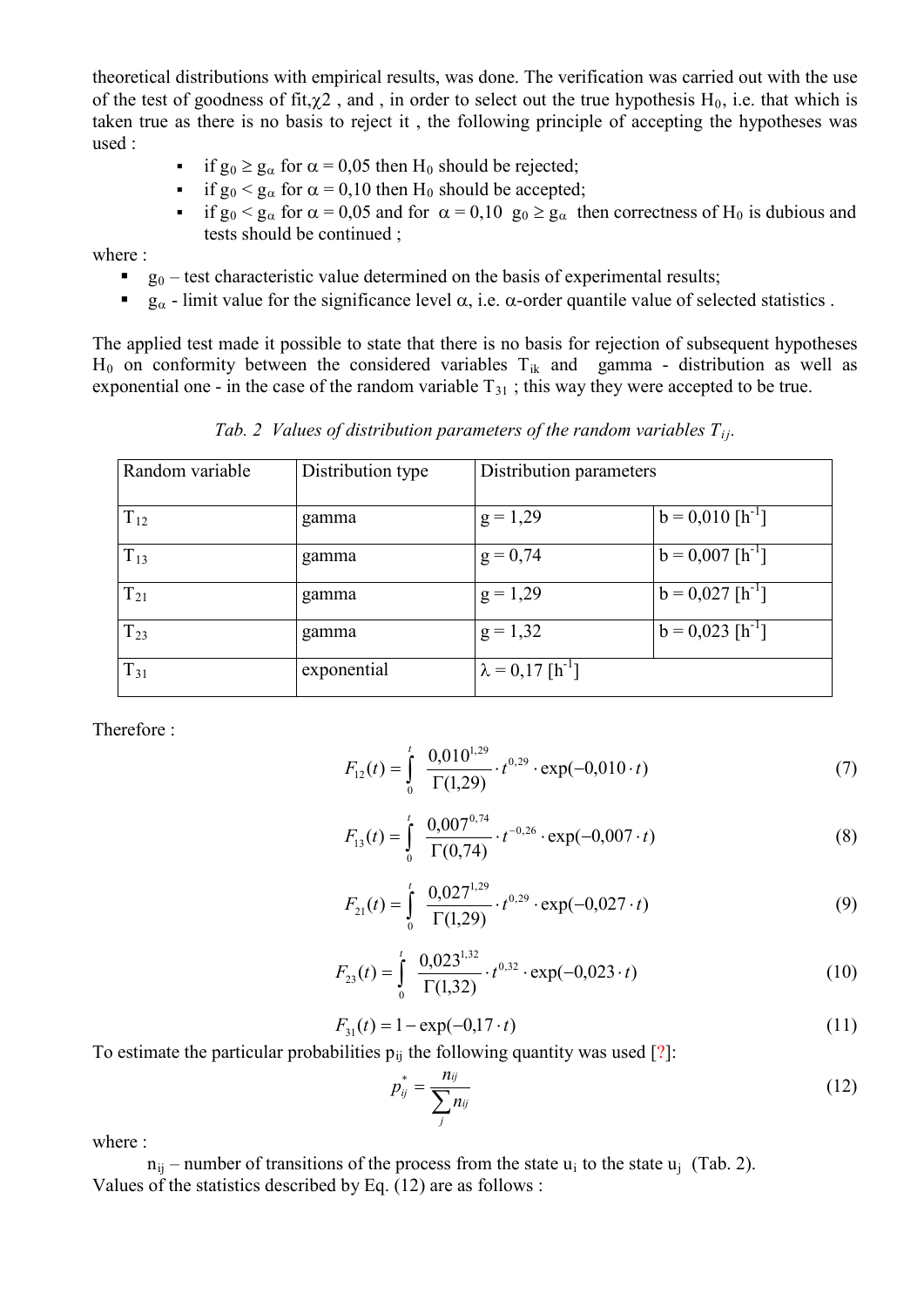$$
p_{12}^* = \frac{n_{12}}{n_{12} + n_{13}} = \frac{150}{150 + 50} = 0,750
$$
 (13)

$$
p_{13}^* = \frac{n_{13}}{n_{12} + n_{13}} = \frac{50}{150 + 50} = 0,250
$$
 (14)

$$
p_{21}^* = \frac{n_{21}}{n_{21} + n_{23}} = \frac{128}{128 + 22} = 0,853
$$
 (15)

$$
p_{23}^* = \frac{n_{23}}{n_{21} + n_{23}} = \frac{22}{128 + 22} = 0,147
$$
 (16)

$$
p_{31}^* = \frac{n_{31}}{n_{31}} = \frac{72}{72} = 1,000
$$
 (17)

hence :

$$
Q(t) = \begin{bmatrix} 0 & p_{12} \cdot F_{12}(t) & p_{13} \cdot F_{13}(t) \\ p_{21} \cdot F_{21}(t) & 0 & p_{23} \cdot F_{23}(t) \\ p_{31} \cdot F_{31}(t) & 0 & 0 \end{bmatrix}
$$
 (18)

This way the considered semi-Markov process of changes in technical states of the considered type of engines was determined. The produced model makes it possible to determine all reliability characteristics necessary to further analysis.

a. The relative probabilities  $P_{ij}(t)$  – transition probabilities . Basing on [7] one is able to obtain unknown transforms of the function  $P_{ij}(t)$  by solving the set of equations:

$$
\widetilde{P}(s) = \frac{1}{s} \cdot (I - \widetilde{g}(s)) + \widetilde{q}(s) \cdot \widetilde{P}(s)
$$
\n(19)

where :

$$
\widetilde{P}(s) = \begin{bmatrix} \widetilde{p}_{11}(s) & \widetilde{p}_{12}(s) & \widetilde{p}_{13}(s) \\ \widetilde{p}_{21}(s) & \widetilde{p}_{22}(s) & \widetilde{p}_{23}(s) \\ \widetilde{p}_{31}(s) & \widetilde{p}_{32}(s) & \widetilde{p}_{33}(s) \end{bmatrix}, \qquad I = \begin{bmatrix} 1 & 0 & 0 \\ 0 & 1 & 0 \\ 0 & 0 & 1 \end{bmatrix}, \qquad (20)
$$

$$
\widetilde{q}(s) = L \left\{ \begin{bmatrix} 0 & p_{12} \cdot \frac{dF_{12}(t)}{dt} & p_{13} \cdot \frac{dF_{13}(t)}{dt} \\ p_{21} \cdot \frac{dF_{21}(t)}{dt} & 0 & p_{23} \cdot \frac{dF_{23}(t)}{dt} \\ p_{31} \cdot \frac{dF_{31}(t)}{dt} & 0 & 0 \end{bmatrix} \right\},
$$
\n(21)

$$
\widetilde{g}(s) = L \begin{bmatrix} \frac{d(p_{12} \cdot F_{12}(t) + p_{13} \cdot F_{13}(t))}{dt} & 0 & 0\\ 0 & \frac{d(p_{21} \cdot F_{21}(t) + p_{23} \cdot F_{23}(t))}{dt} & 0\\ 0 & 0 & \frac{d(p_{31} \cdot F_{31}(t))}{dt} \end{bmatrix},
$$
(22)

The relative probabilities  $P_{ij}(t)$  make it possible to determine the distribution  $P_j(t)$ :

$$
P_j(t) = P\{W(t) = s_j\}, j \in S
$$
 (23)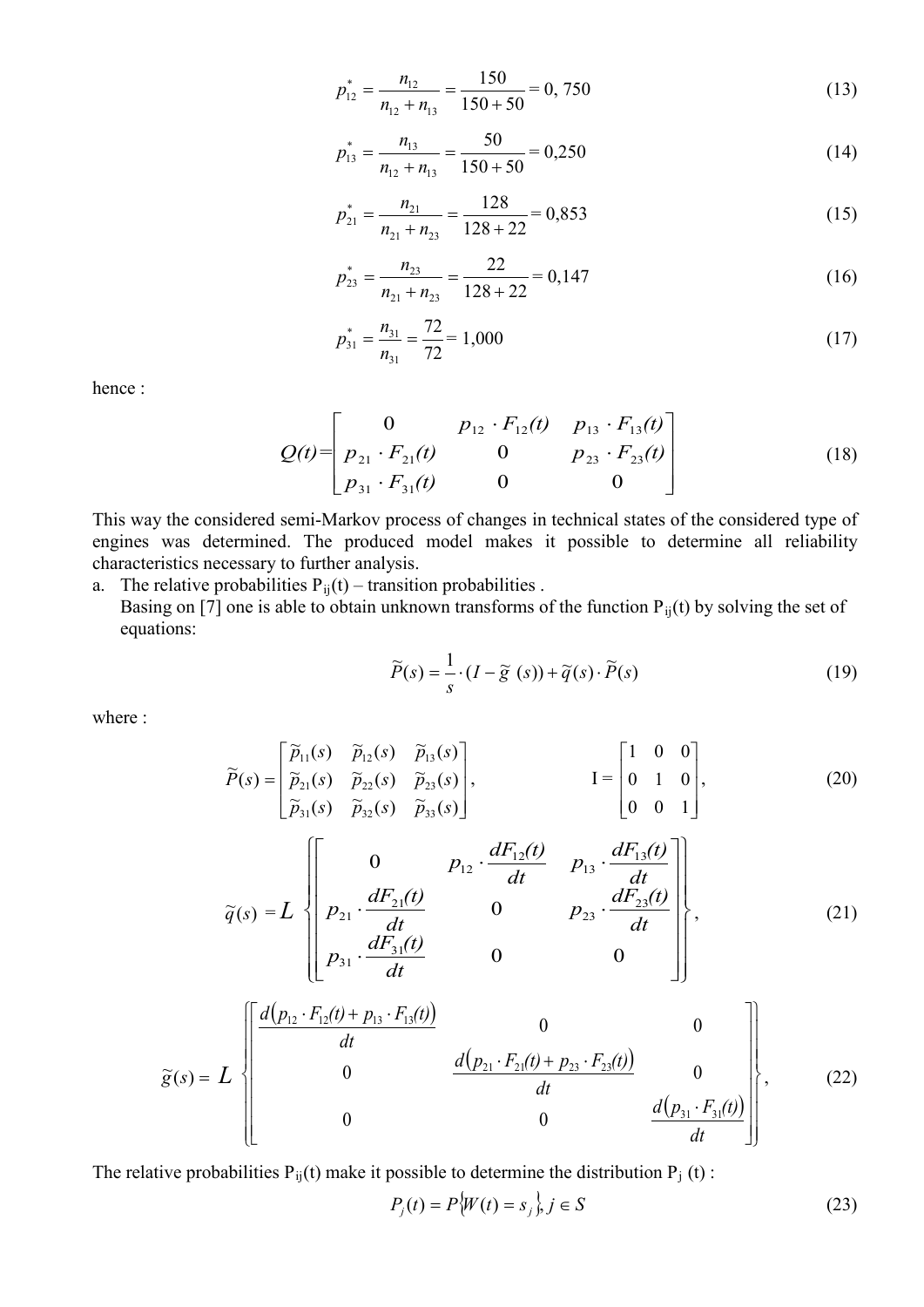On the basis of the expression for total probability [43] , as well as for the assumed initial distribution of the process  $\{W(t): t \geq 0\}$ , the distribution in question is as follows :

$$
P_j(t) = P_{1j}(t)
$$
 (24)

The probabilities  $P_i(t)$  constitute elements of the first row of the matrix :

$$
P(t) = \left[ P_{ij}(t) \right] \tag{25}
$$

The probabilities are presented in Fig. 5.

The assumed initial distribution of the process  $\{W(t): t \geq 0\}$  is justified when the engine, before starting to execute its task, is in the state  $s_1$ . In this case it is important to analyze the probabilities:  $P_{11}$ (t) = P<sub>1</sub> (t), P<sub>12</sub> (t) = P<sub>2</sub> (t) and P<sub>13</sub> (t) = P<sub>3</sub> (t), which for t→∞ may be interpreted as follows : P<sub>11</sub> (t) =  $P_1$  (t),  $P_{12}$  (t) =  $P_2$  (t) i  $P_{13}$  (t) =  $P_3$  (t), (they stand for the probabilities of finding itself the object in the states :  $u_1$ ,  $u_2$ , and  $u_3$ , respectively, under condition that the state  $u_1$  was initial.).



*Fig.* 5 *The relative probabilities*  $P_{11}(t)$ ,  $P_{12}(t)$ ,  $P_{13}(t)$ 

#### **4.2. Markov reliability model**

In the case of application of Markov processes , to determine probabilities of staying the system in particular states is possible by solving the set of Kolmogorov equations.

By taking into account the graph of changes in states of the process  $\{W'(t): t \ge 0\}$  and its initial distribution for the case in question the set of equations is formed as follows :

$$
\frac{dP_1(t)}{dt} = -(\lambda_{12} + \lambda_{13}) \cdot P_1(t) + \lambda_{21} \cdot P_2(t) + \lambda_{31} \cdot P_3(t) \n\frac{dP_2(t)}{dt} = -(\lambda_{21} + \lambda_{23}) \cdot P_2(t) + \lambda_{12} \cdot P_1(t) \n\frac{dP_3(t)}{dt} = -\lambda_{31} \cdot P_3(t) + \lambda_{13} \cdot P_1(t) + \lambda_{23} \cdot P_2(t)
$$
\n(26)

Empirical distributions of the random variables  $T_{ik}$  were used to verify statistical hypotheses on their conformity with exponential distribution, and, it was assumed that the values  $\hat{\lambda}_{ik}$  determined in compliance with Eq. (5) may serve as estimators of parameters of these distributions,  $\lambda_{ik}$ . The values are given in Tab. 3.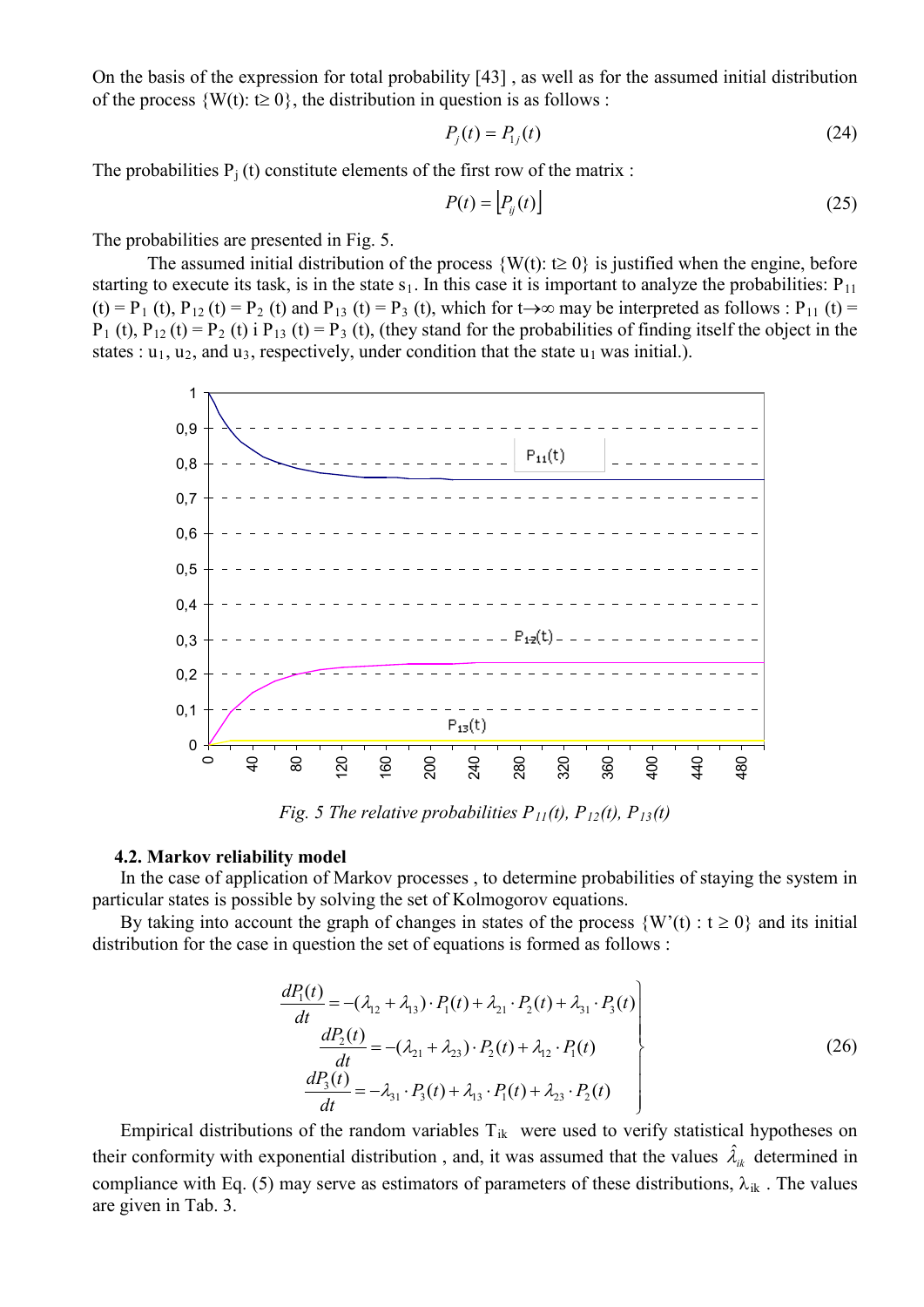*Tab. 3. Values of estimators of parameters of exponential distributions of the random variables Ti and Tik*

| Random variable | $\hbox{[h}^1$ |
|-----------------|---------------|
| $T_{12}$        | 0,0078        |
| $T_{21}$        | 0,0210        |
| $T_{23}$        | 0,0170        |
| $T_{13}$        | 0,0094        |
| $\Gamma_{31}$   | 0,1700        |

The verification was performed with the use of the test of goodness of fit,  $\chi^2$ , with applying the earlier described inference rules. The applied test made it possible to state that there is no basis for rejecting the subsequent hypotheses  $H_0$  on conformity of the considered variables  $T_{ik}$  with exponential distribution; therefore they were taken to be true.

By making use of Laplace transform [2], initial distribution of the process  $\{W(t): t \ge 0\}$  and the values  $\hat{\lambda}_{ik}$ , the following set of linear equations in the domain of transforms was obtained for solving the set of equation (26):

$$
s \cdot P_1^*(s) - 1 = -(0,0078 + 0,0094) \cdot P_1^*(s) + 0,021 \cdot P_2^*(s) + 0,17 \cdot P_3^*(s)
$$
  
\n
$$
s \cdot P_2^*(s) = 0,0078 \cdot P_1^*(s) - (0,021 + 0,017) \cdot P_2^*(s)
$$
  
\n
$$
s \cdot P_3^*(s) = 0,0094 \cdot P_1^*(s) + 0,017 \cdot P_2^*(s) - 0,17 \cdot P_3^*(s)
$$
 (27)

The solution of the presented set of equations and execution of Laplace converse transform made it possible to find the instantaneous distribution of the process  $p_i(t) = P\{W'(t) = u^i\}$ . Fig. 6 shows the solution in the graphical form.



*Fig.* 6. Results of calculation of the instantaneous distribution for the initial distribution  $p_1 = P\{W\}$  $(0) = u'_{1}$   $= 1, p_{i} = P_{i}W(0) = u'_{i}$   $= 0$  for  $i = 2, 3;$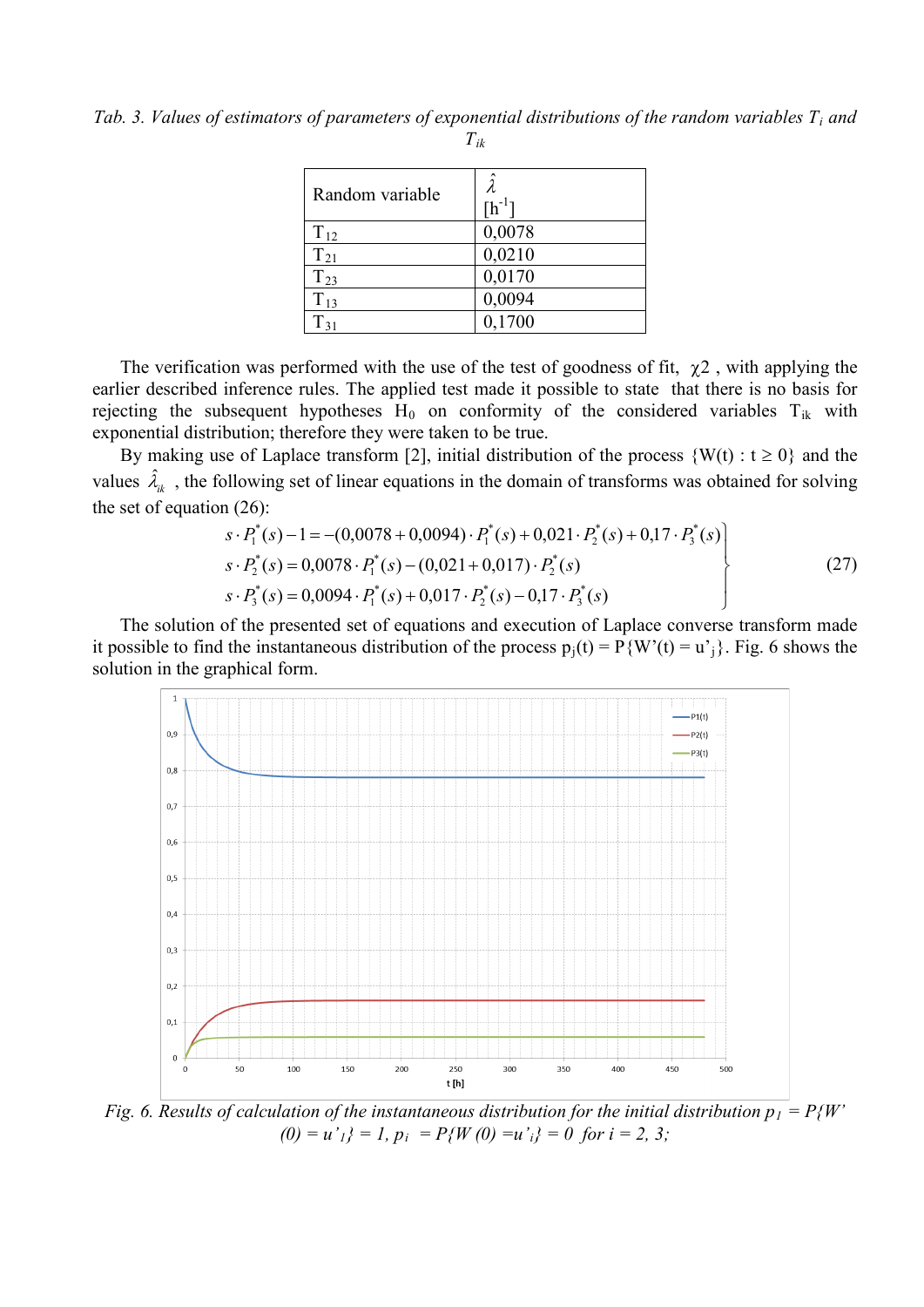# **5. Summary**

Fig. 7 shows the results obtained with the use of the presented models for one set of the data which represent simulated results of empirical tests , and Fig. 8 presents graphical illustration of relative error ( under assumption that the semi-Markov model serves as basic one ).



*Fig. 7. Comparison between results of calculation with the use of semi-Markov model and those obtained with the Markov process model ( the used notation is the same as in the text )*



*Fig. 8. Relative errors in application of Markov model*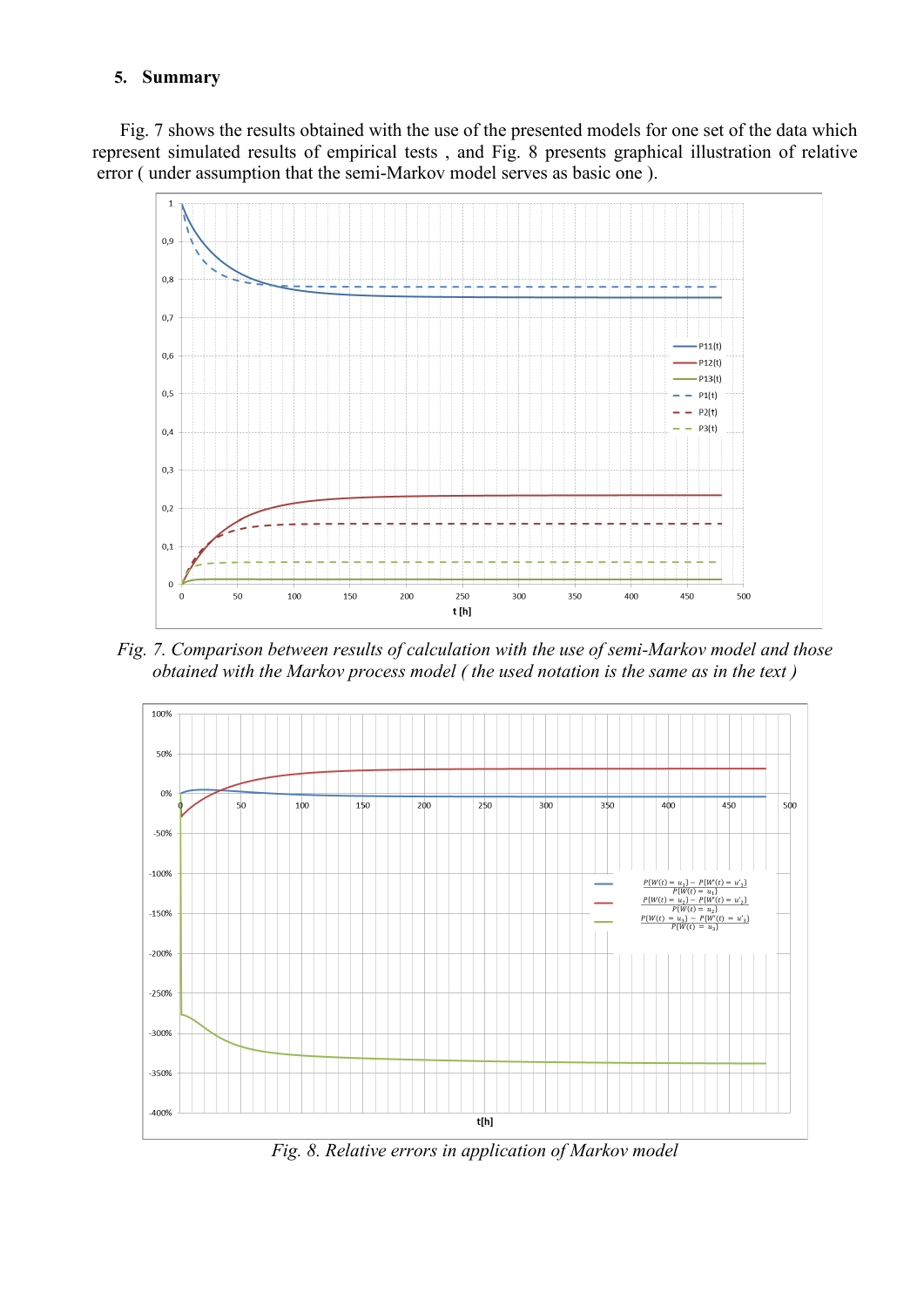The analysis of Fig. 7 and 8 leads to the following conclusions:

- Application of the semi-Markov model results in obtaining lower values of probability of staying the object in full serviceability state , that leads in practice to making more cautious decisions;
- Relative error in estimating the probability of staying the object in full serviceability state is negligible and , in the considered case , it amounted to about 4% ;
- Therefore it should be considered if the complex mathematical tool (Eq. 19 through 22) is worth to be applied in concrete situations as it is known that one of the conditions of practical usability of the models based on semi-Markov processes is its relatively not complicated mathematically, functional matrix Q(t)., apart from its moderate complexity in the sense of the lowest necessary number of distinguished state classes. The condition is crucial in the case of calculation of the instantaneous distribution of process states  $p_k(t)$ . The distribution can be calculated [7] if only initial distribution of the process and the function  $p_{ii}(t)$  is known. Calculating the probability  $p_{ii}(t)$  consists in solving the set of Volterra equations of  $2^{nd}$  type, in which the functions  $Q_{ii}(t)$  - the elements of the process functional matrix Q(t) - are known quantities. In case when number of process states is low and the process functional matrix not complicated , the set in question can be solved by means of operators – applying Laplace transforms. On the other hand , when number of process states is high or if its functional matrix ( process core ) is very complex, then only an approximate solution of the set of equations may be achieved. The solution (numerical one) does not provide possibility of determining values of occurrence probabilities of particular process states when *t* is of large value (theoretically  $t \rightarrow \infty$ ). Such numerical solution does not give any answer for the question which is very important for operational practice : how are probabilities of states of semi-Markov process changing when *t* is large ? As results from the theory of semi-Markov processes the probabilities, in case of ergodic semi-Markov processes, tend along with time to strictly determined , constant numbers [7, 13]. The numbers are called the limit probabilities of states, and , sequence of the numbers produce limit distribution of the process. The distribution can be calculated much more easily than instantaneous distribution, moreover it makes it possible to define the availability coefficient for an engine, as well as profit or cost per unit of time of operation. The quantities may serve as criterion functions in solving optimization issues of engine operational processes.
- In case of a rather complex graph of states and transitions an additional possibility of estimating values of the probability appears namely by producing a model of the process  $\{W(t): t \geq 0\}$  in the form of Markov process  $\{W'(t): t \geq 0\}$ . Such models constitute a simplification of semi-Markov models. Markov process differs from semi-Markov one by that unconditional duration time intervals of staying the process in particular states as well as duration time intervals of a given state of the process , under condition that the next will be one of the remaining states in which it may find itself , are random variables of exponential distribution [4, 5]. For this reason, application of such processes is restricted, however in the case of the above described difficulties associated with producing the semi-Markov model or also when random variables under consideration have unknown distributions, the obtained results may be assumed to be the first approximation. Use of exponential distributions makes it possible to achieve very simple relationships which constitute distribution of the process in question.

# **6. Bibliography**

- [ 1] Benjamin J.R., Cornell C.A.: *Probability calculus, mathematical statistics and decision theory for engineers* ( in Polish). WNT, Warszawa 1977.
- [ 2] Bobrowski D., Ratajczak Z.: *Laplace conform and its application* ( in Polish). Wydawnictwo Politechniki Poznańskiej , Poznań 1985.